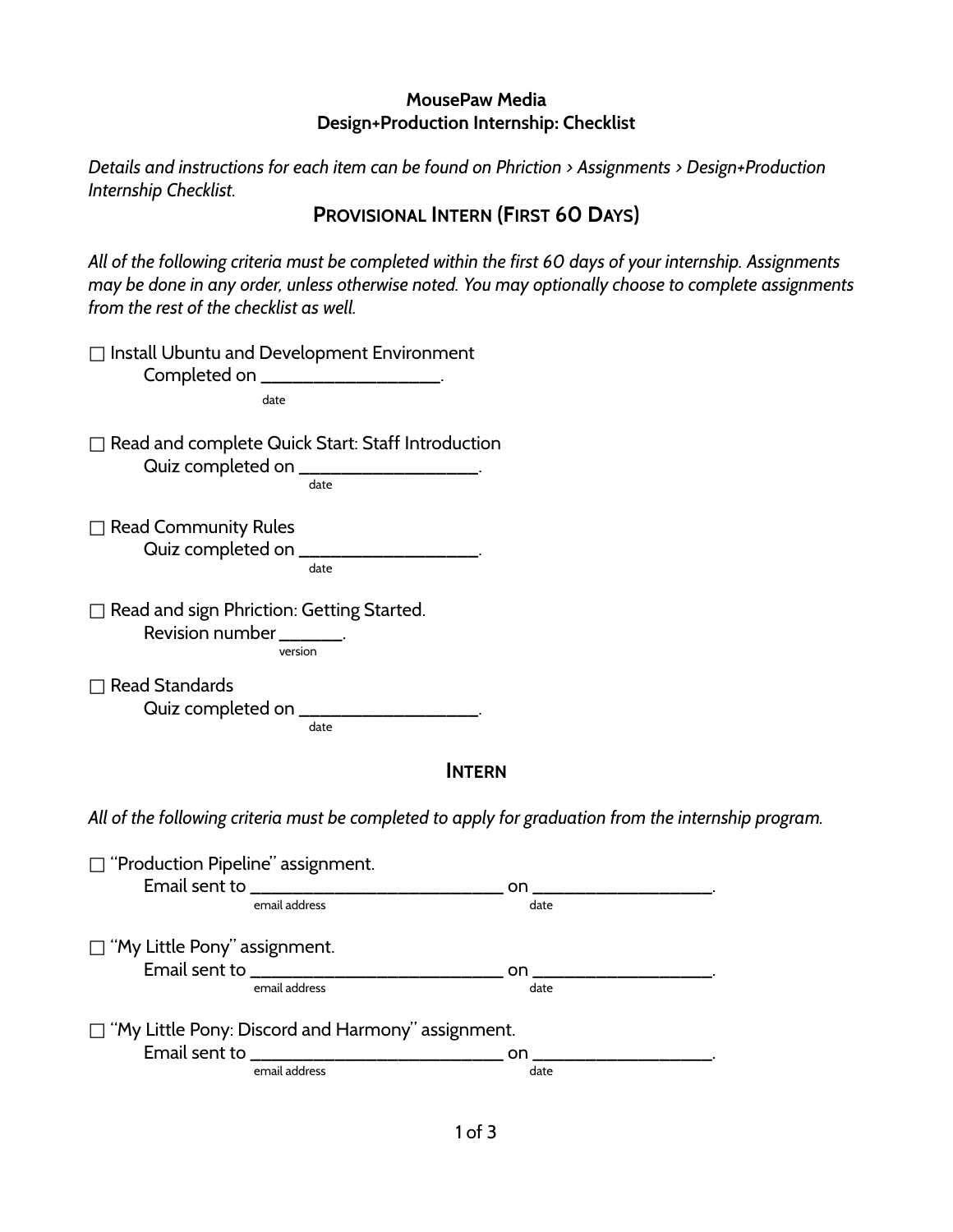## **MousePaw Media Design+Production Internship: Checklist**

| "Do You Want To Play A Game" assignment.  |      |  |
|-------------------------------------------|------|--|
|                                           | on.  |  |
| email address                             | date |  |
|                                           |      |  |
| Submit at least (5) Pholio Mocks          |      |  |
| Mock 1: ________.                         |      |  |
| object ID                                 |      |  |
| Mock 2: ________.                         |      |  |
| object ID                                 |      |  |
| Mock $3:$ ________.                       |      |  |
| object ID                                 |      |  |
| Mock 4: ________.<br>object ID            |      |  |
| Mock 5: ________.                         |      |  |
| object ID                                 |      |  |
|                                           |      |  |
| Review at least (5) Pholio Mocks          |      |  |
| Mock 1: ________.                         |      |  |
| object ID                                 |      |  |
| Mock 2: _______.                          |      |  |
| object ID                                 |      |  |
| Mock 3: _______.                          |      |  |
| object ID                                 |      |  |
| Mock 4: _______.<br>object ID             |      |  |
| Mock 5: ________.                         |      |  |
| object ID                                 |      |  |
|                                           |      |  |
| Create (5) Maniphest tasks for a project. |      |  |
| Task 1: ________.                         |      |  |
| object ID                                 |      |  |
| Task 2: ________.                         |      |  |
| object ID                                 |      |  |
| Task $3:$ ________.                       |      |  |

object ID Task 4: \_\_\_\_\_\_. object ID Task 5: \_\_\_\_\_\_.

object ID